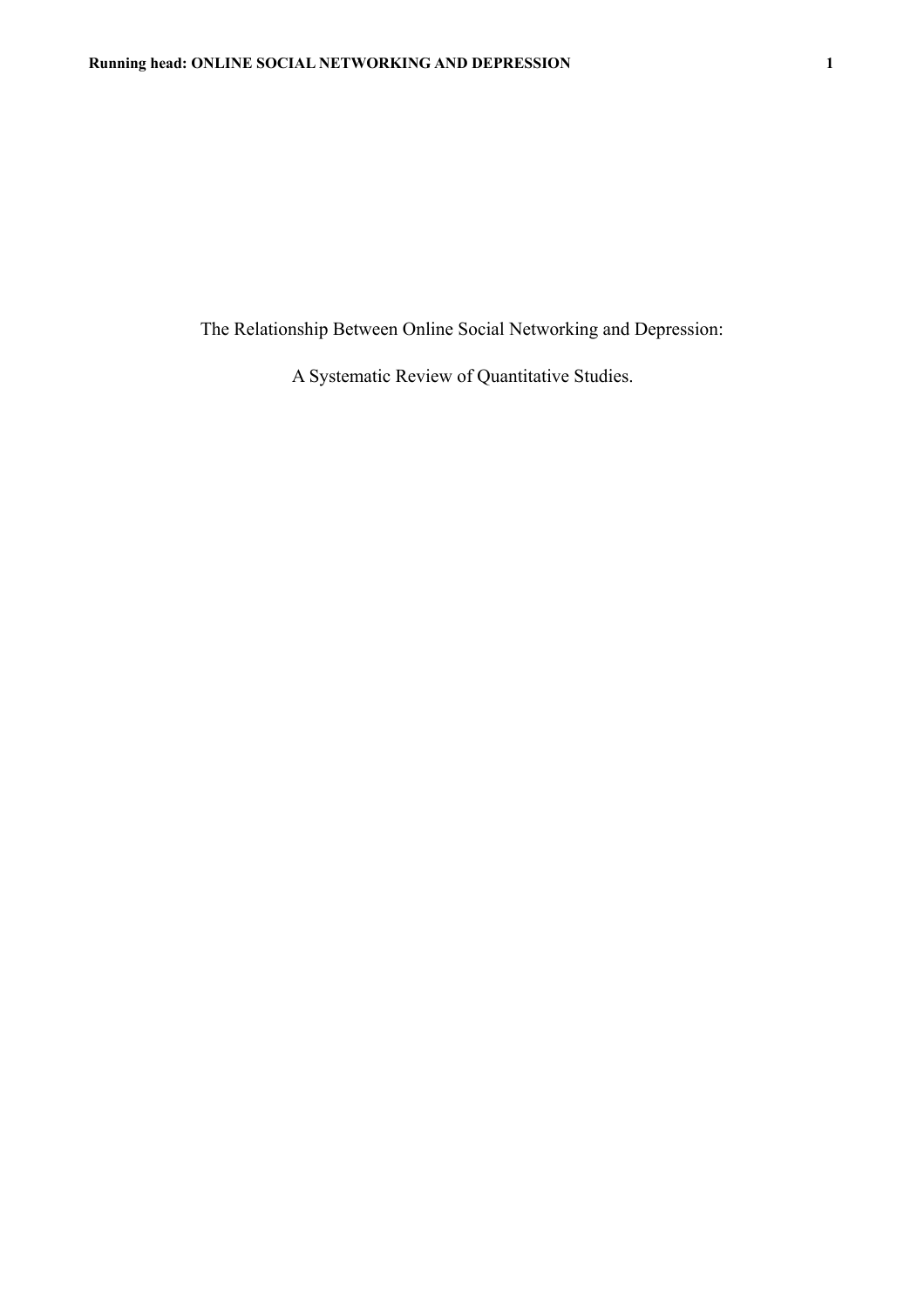#### Abstract

Online social networking sites (SNSs) such as Facebook, Twitter, and MySpace are used by billions of people every day to communicate and interact with others. There has been increasing interest in the potential impact of online social networking on wellbeing, with a broadening body of new research into factors associated with both positive and negative mental health outcomes such as depression. This systematic review of empirical studies  $(n = 30)$  adds to existing research in this field by examining current quantitative studies focused on the relationship between online social networking and symptoms of depression. The academic databases PsycINFO, Web of Science, CINAHL, MEDLINE and EMBASE were searched systematically using terms related to online social networking and depression. Reporting quality was critically appraised and the findings discussed with reference to their wider implications. The findings suggest that the relationship between online social networking and symptoms of depression may be complex and associated with multiple psychological, social, behavioural, and individual factors. Furthermore, the impact of online social networking on wellbeing may be both positive and negative, highlighting the need for future research to determine the impact of candidate mediators and moderators underlying these heterogeneous outcomes across evolving networks.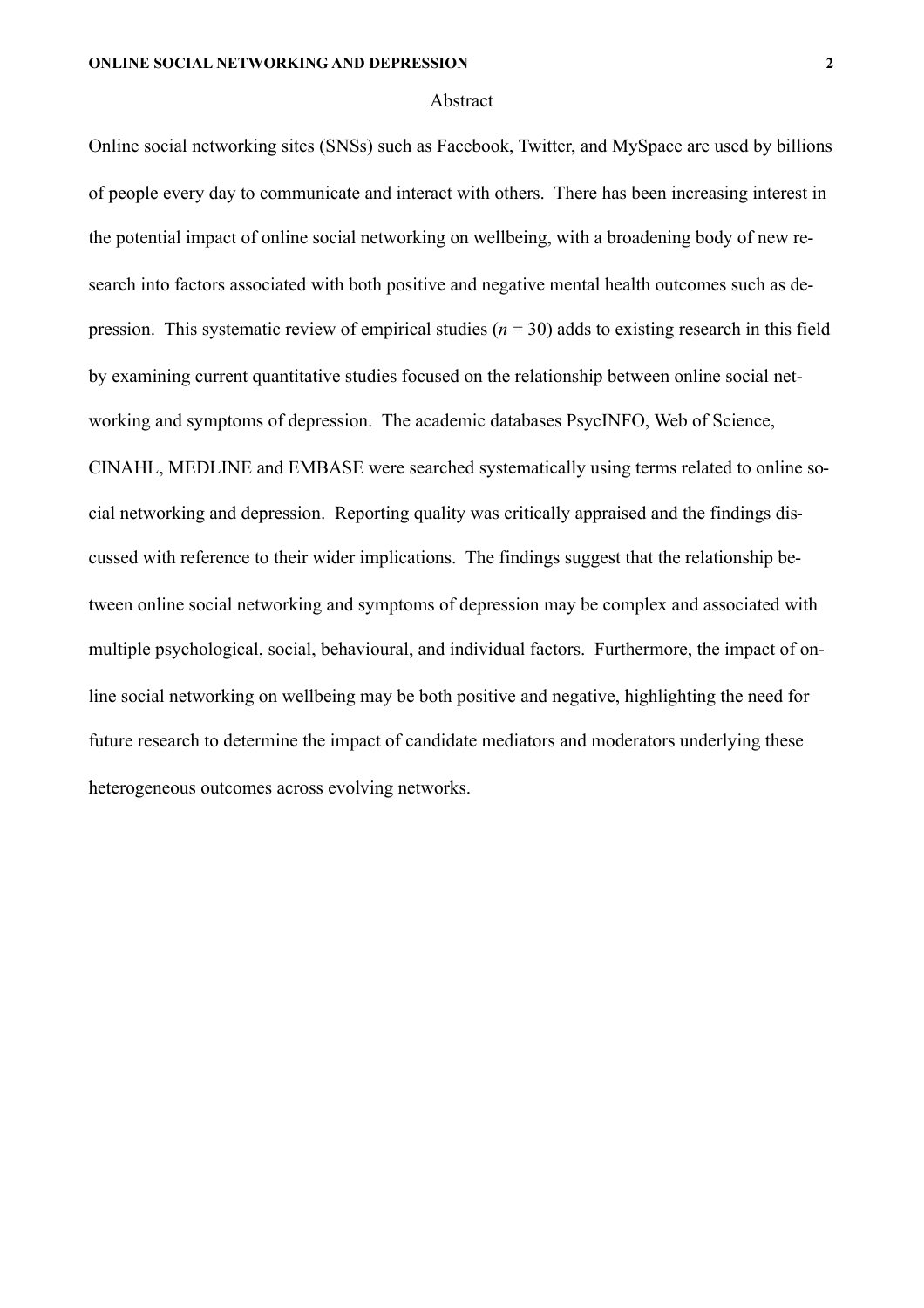# **Introduction**

 The number of users of online social networking sites (SNSs) worldwide now stands at approximately 1.8 billion.<sup>1</sup> Facebook alone has more than one billion active users,<sup>2</sup> therefore any indication of positive or detrimental effects of SNSs on mental health should be regarded increasingly important from a psychological public health perspective.<sup>3</sup> There is an increasing body of research into the potential detrimental psychological effects of different types of internet use, for example where time spent online is excessive or where users become social isolated.<sup>4-6</sup> There has also been research into the effects of social networking on people's health and wellbeing,<sup>7,8</sup> Furthermore, the American Academy of Pediatrics (AAP) (2011) has defined a phenomenon called "Facebook depression", characterised by "depression that develops when preteens and teens spend a great deal of time on social media sites, such as Facebook, and then begin to exhibit classic symptoms of depression"9,p802. The AAP warned of risks of social isolation and exposure to risky online interactions which may contribute to the manifestation of symptoms of depression. However, the AAP has received significant criticism from some who argue that the claims made are not adequately supported.10

#### **Online Social Networking**

Online social networking has previously been defined as the process of developing and engaging with a virtual network of people with whom one has articulated a personal or professional connection within the online environment of an SNS.11 Whilst the rapid growth and evolution in functionality of SNSs challenge our conceptualisation of the phenomenon, the notion of internetbased applications that allow users to connect with other individuals or groups remains the salient feature which differentiates online social networking from types of on- and off-line activity. 12 SNSs are not primarily used as a forum to meet strangers, although this is generally possible, but to main-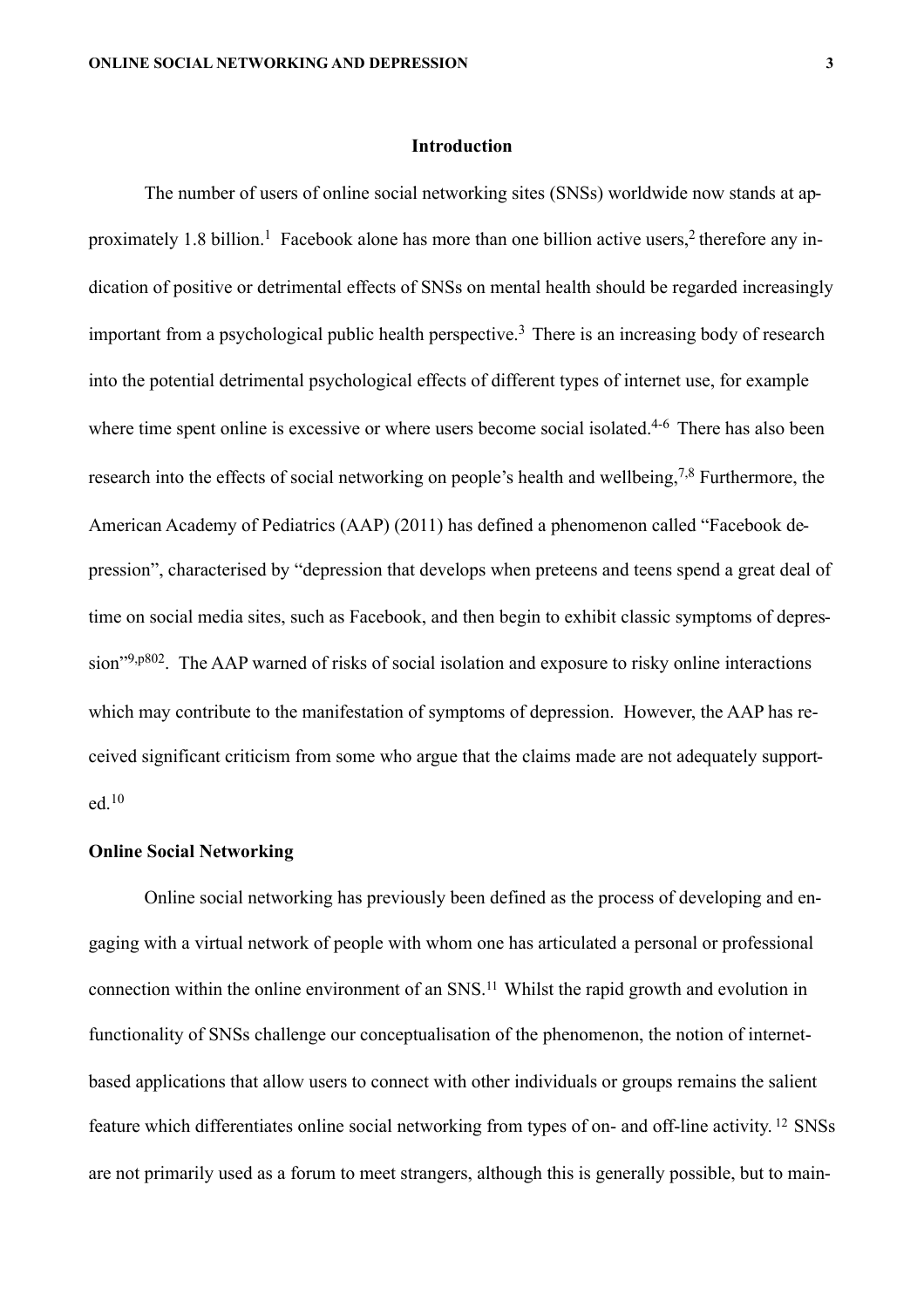tain established offline networks<sup>13</sup> and to communicate within an extended social network which may include people known to the user as well as others with whom connections would not otherwise be made.<sup>11</sup> Importantly, this network then enables the user to see what their peers or other contacts are doing.14 Examples of currently popular SNSs include Facebook, Twitter, and Instagram, although new sites are being developed frequently and the functionality of sites continues to evolve.

## **Technology Use and Depression**

 Several studies have observed a significant association between depression experiences and the personal use of technology such as addictive internet use for non academic or non-employment purposes,<sup>15</sup> the use of video games,<sup>16</sup> the use of information communication technology (ITC) such as online chat, email and short message service  $(SMS)$ ,  $^{17}$  and the use of mobile phones.<sup>18</sup> These studies indicate that some people may be susceptible to developing depression when they use technology for long periods of time or become detached from their social or occupational environments. Despite the known links between the use of online technology and depression and the recent surge in the use of SNSs, however, there are no systematic reviews which comprehensively synthesise and evaluate the quantitative research in this area. The aim of this review is therefore to examine quantitative studies addressing the association between online social networking and depression.

#### **Methods**

## **Selection of Studies**

Academic databases were chosen based on their relevance to the concepts under review. Five databases were identified: PsycINFO, Web of Science, CINAHL, MEDLINE, and EMBASE. As the nature of the relationship between online social networking and depression is complex and has received considerable attention in previous years, we chose to narrow our focus on the current quantitative research, considering that a review of qualitative studies deserves an individual future review by itself. To be eligible for inclusion, articles were therefore required to use a quantitative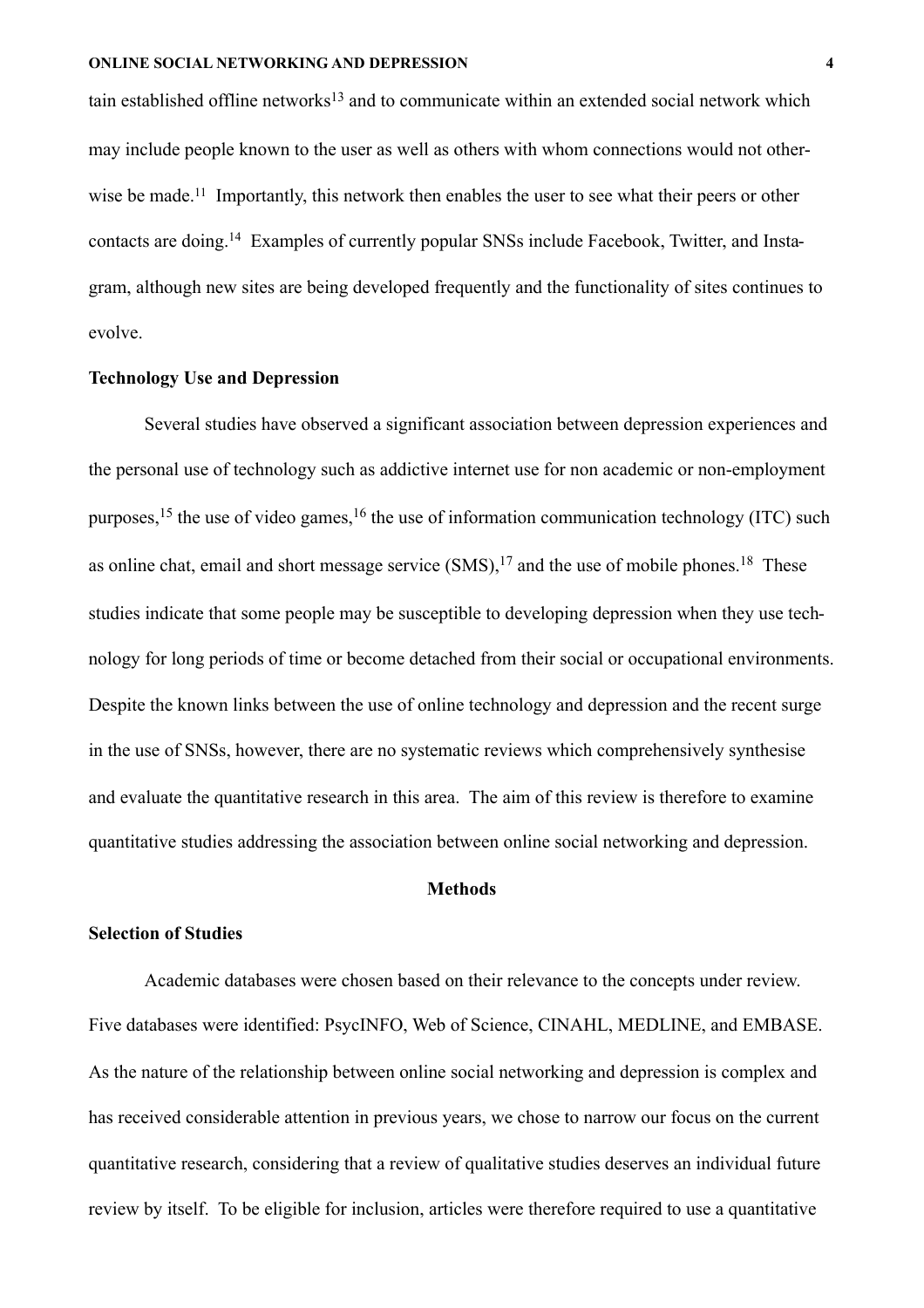design comparing measures of SNS use and depression. Articles were not excluded by participant age group or gender, publication date, or country of origin, but were excluded if unavailable in English. Search terms were identified to include the two key concepts of depression and online social networking. Different terms for online social networking were trialled during an initial scoping exercise which included the names of specific SNSs of interest. The main concepts were operationalised to include the following search terms: "online social network\*", "online social media", "Facebook\*", "Twitter", "MySpace", and "depression". Search terms such as Instagram, QQ, LinkedIn, and Tumblr did not yield any relevant results, therefore these were not included in searches. Unlike terms for online social networking, the term "depression" was not further operationalised as related concepts such as low mood, hopelessness, or low self-esteem without a quantifiable measure of depression did not meet the inclusion criteria of the review. The searches for online social networking and depression were run in databases and combined to comprehensively capture the relevant literature. Searches were completed in April 2016. A flow chart of the search process is provided in Figure 1.

# **Appraisal of Reporting Quality**

To assess the quality of reporting, the Strengthening the Reporting of Observational Studies in Epidemiology (STROBE) Statement tool for cross-sectional studies<sup>19</sup> was used. Studies were scored on relevant items and assigned an overall percentage to indicate an appraisal of the reporting quality. A summary of findings is provided in the results section.

## **Results**

## **Study Characteristics**

Table 1 provides an overview of the characteristics of the studies meeting the criteria of the review  $(n = 30)$ . The total number of participants across all reviewed studies was 35,044. Research was identified from 14 countries including the Philippines,<sup>20,21</sup> Turkey,<sup>22,23</sup> Serbia,<sup>24,25</sup> Australia,<sup>26</sup> Greece,<sup>27</sup> and Korea,<sup>28</sup> reflecting the global nature of the phenomenon under study. Participant age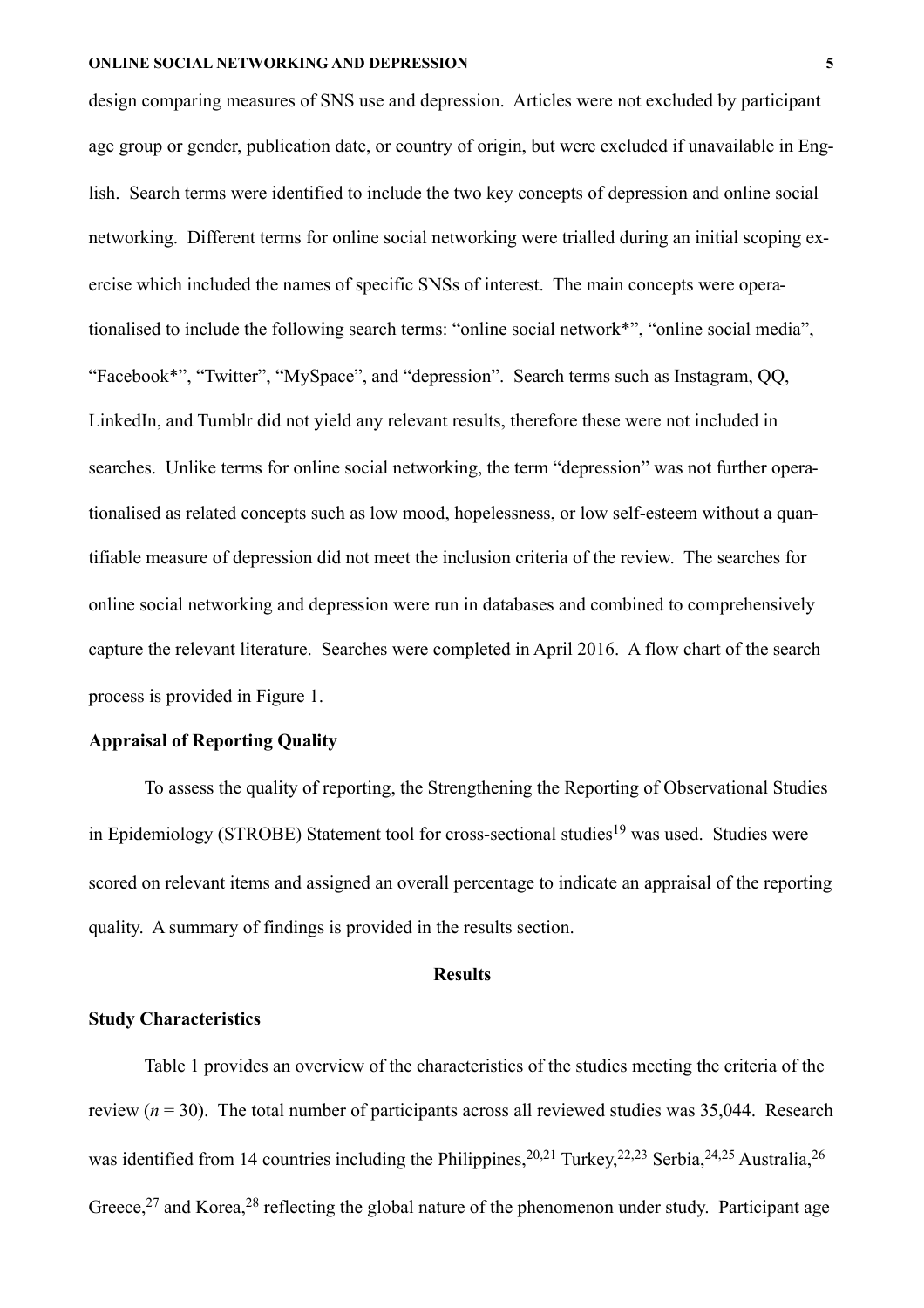ranged from 15 years<sup>29</sup> to 88 years.<sup>30</sup> Populations were diverse, including hemodialysis patients,<sup>22</sup> high school and college students,  $31$  working age adults,  $32$  and earthquake survivors.  $33$  Twenty seven studies were cross-sectional in design and only three were longitudinal or had longitudinal components. Seven studies used only correlational analyses and 23 included regression analyses.All studies were interested in the relationship between depression and online social networking but some focused on specific variables such as time spent engaged in social networking,  $e.g.34$  social networking features such as the number of Facebook friends,<sup>e.g.21</sup> the frequency of social networking behaviours such as the number of self-portrait photographs shared on Facebook,  $e.g. 24$  or the impact of individual differences on this relationship.<sup>e.g.35</sup>

## **Quality of Reporting**

The quality of reporting based on the STROBE tool for cross-sectional studies ranged from 48% to 93%. The reporting of results and discussion sections was generally strong with most providing indications of key findings, limitations, interpretations, and issues of generalisability. However, common issues were identified across the studies. For example, details of study design and methods such as the point in time, setting, and eligibility criteria were typically implied but not explicitly reported. Possible sources of bias and methodological efforts to minimise their effects were rarely discussed. For example, it was not always clear how and when participants were recruited and how this may have affected samples or survey responses. Clear information about sample size e.g. power calculations were reported in only 5 out of 30 studies. Sources of funding were reported in only 11 out of 30 studies.

## **Key Findings**

 The aim of the review was to identify quantitative studies addressing the association of online social networking and depression. Overall, the findings were mixed. In total, 16% of the studies (*n* = 5) found a positive correlation between engagement in online social networking and pres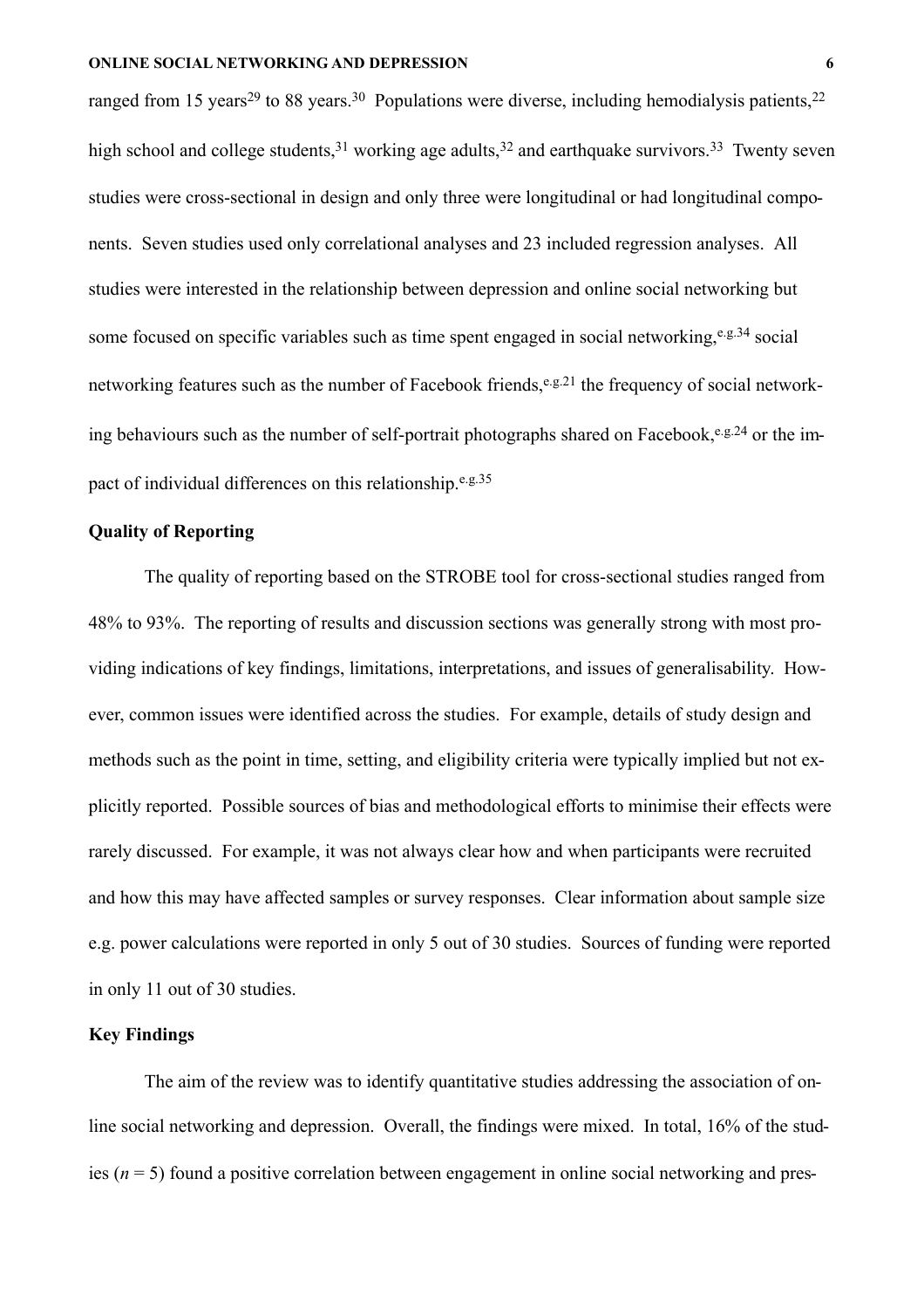ence of symptoms of depression, reflecting small effect sizes (correlations ranged between *r*=.15 to *r*=.26).<sup>21,25,27,36,37 Six percent (*n* = 2) found a negative correlation (POR= 0.50, *r*=-.303), which</sup> authors argue may be a result of low motivation to engage in online social networking or of SNS use providing a coping tool to protect against mental health difficulties.<sup>22,33</sup> Thirteen percent ( $n =$ 4) found no significant correlations between online social networking and symptoms of depression. 10,20,24,38

 The majority of studies suggested a complex relationship between online social networking and depression involving factors that may mediate or moderate this relationship, helping to explain the variability of findings. These factors can be categorised "usage variables" such as frequency, quality, and type of SNS use. Individual differences and social factors were also found to be candidate mediators or moderators. In relation to the quality of SNS use, for example, positive correlations were found between depression and negative social networking interactions,<sup>34,39,40</sup> whereas negative correlations were found between depression and Facebook social support satisfaction,<sup>36</sup> positive social comparison,<sup>41</sup> number of Facebook friends,<sup>32</sup> and perceived Facebook social connectedness.26 In terms of frequency, positive correlations were found between depression and Facebook addiction or pathological SNS use,  $2^{3,42,43}$  and Facebook intrusion,  $44$  although conversely one study found a negative correlation between depression and addictive SNS use.<sup>30</sup> In relation to type of online social networking behaviour, positive correlations were found between Facebook impression management,<sup>32</sup> envy triggered by Facebook surveillance,<sup>31</sup> accepting former partners' invitations to become Facebook friends,<sup>45</sup> producing more content or engaging in greater interactive communication on Facebook,  $46$  social comparison with others,  $39,47$  and frequent negative status updates or negative comparison with others leading to increased rumination.<sup>39,48</sup> In contrast, negative correlations were found between depression and location tagging,  $28$  and frequent posting of positive Facebook status updates leading to reduced rumination.<sup>48</sup>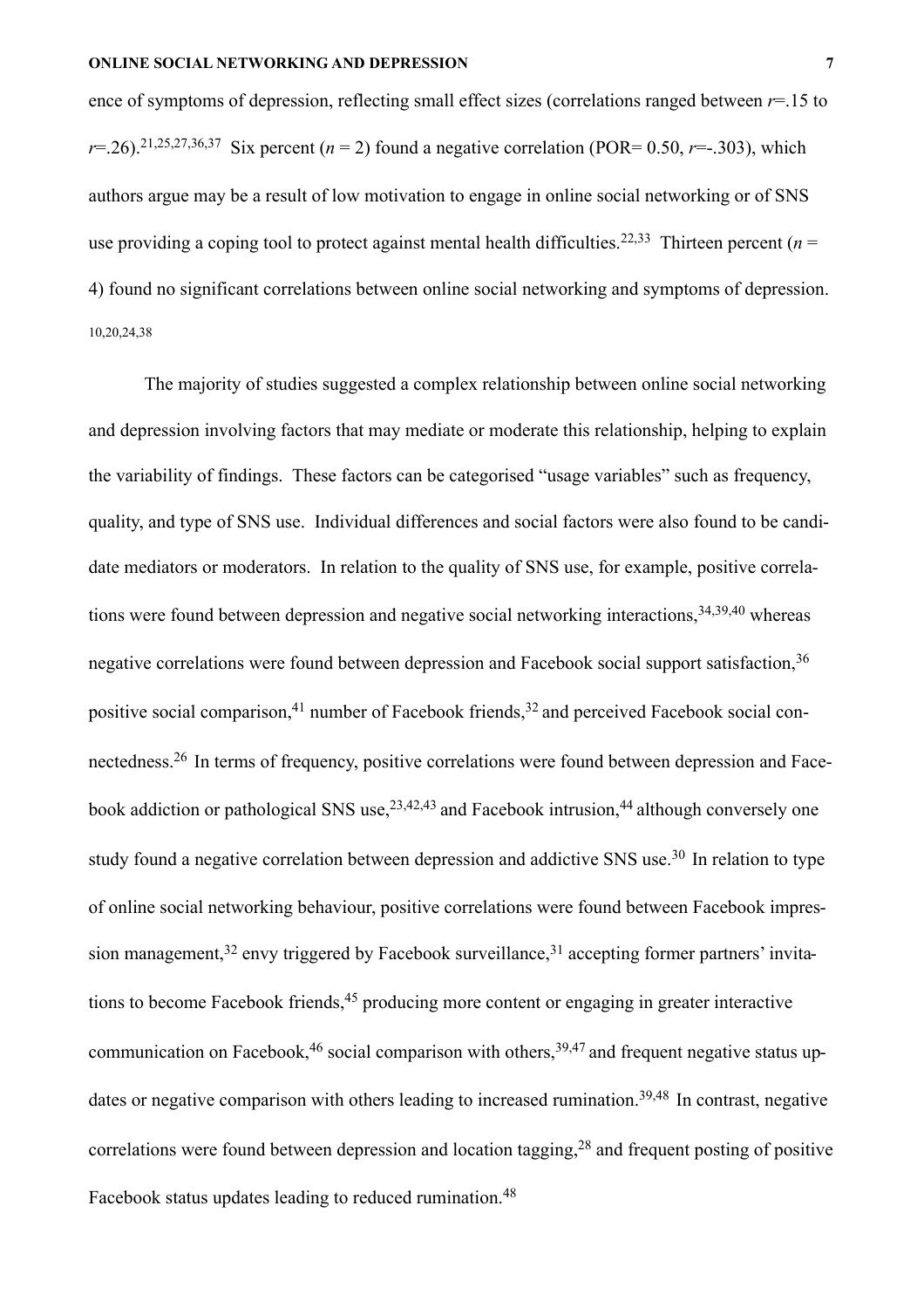Gender and personality were also found to influence the relationship between online social networking and depression, <sup>27,34,35,45,47</sup> highlighting the role of individual differences alongside usage variables cited above. For example, Giota & Kleftaras<sup>27</sup> found that participants higher in neuroticism had significantly higher levels of problematic SNS use and exhibited more depressive symptoms than those who scored lower on measures of neuroticism. Indirect social factors such as place of residence were also found to influence problematic social network use, which in turn correlated with depression.

Significant associations between online social networking and depression remained after controlling for the effects of confounding such as age, gender, socio-economic status, social networking usage variables, and offline behaviour, highlighting variables of particular significance in this relationship. For example, negative comparison with others when using Facebook was found to predict depression via increased rumination even when a general tendency to engage in social comparison was controlled for.39 Similarly, frequent posting on Facebook was found to be associated with depression via rumination when gender and other variables such as length of time using a Facebook account, time spent using Facebook per day, and number of Facebook friends were controlled for.48

#### **Discussion**

The findings of this review suggest a complex relationship between online social networking and depression which can be influenced by a number of mediating and moderating factors. The frequency, quality, and type of online social networking and depression appear to be in some ways intertwined. However, in light of this new evidence, some authors are continuing to question the validity of the notion of "Facebook depression", with one study describing it as "a dubious hypothesis"<sup>20</sup> and another as potentially "premature".  $10$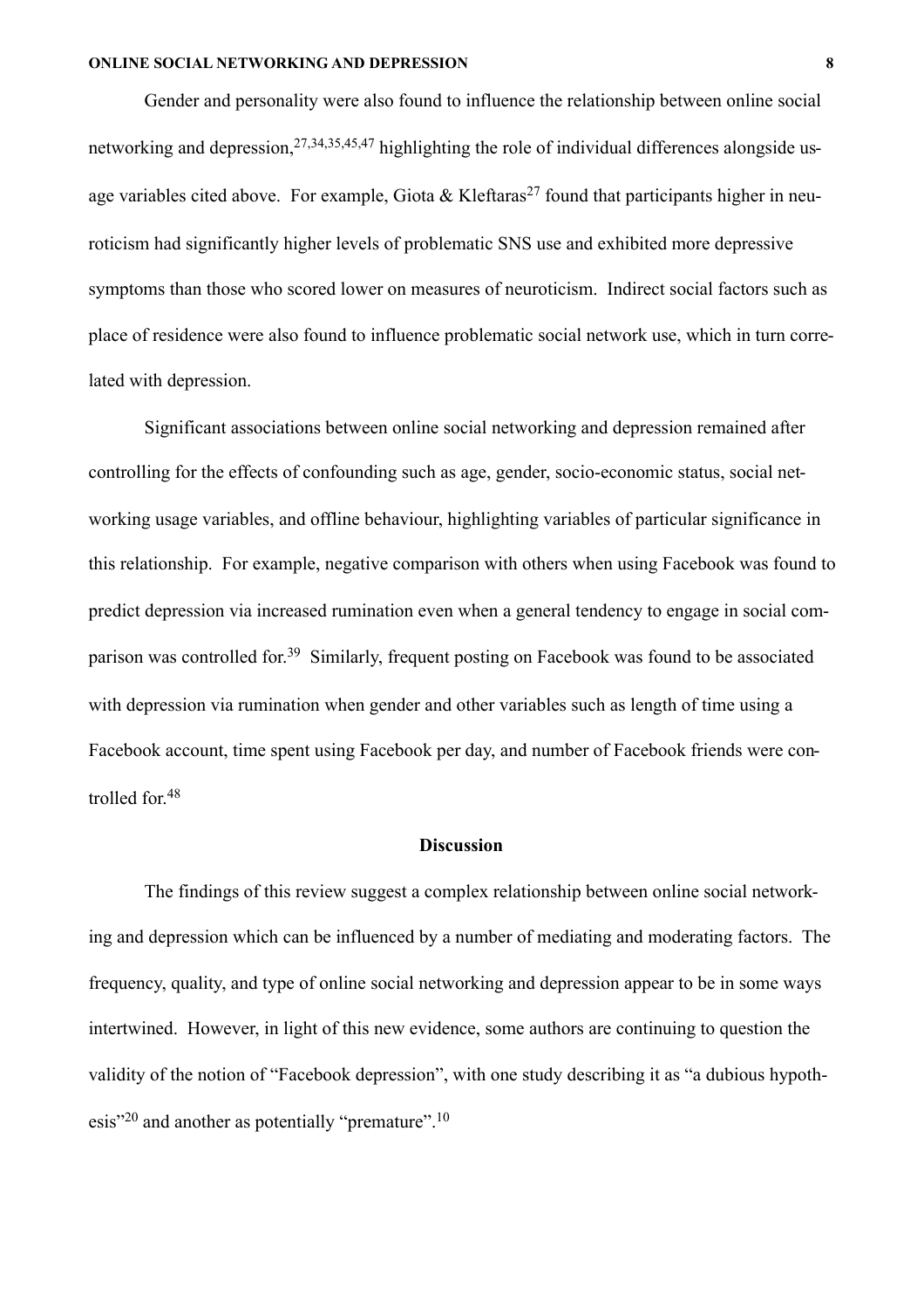A key finding of this review, adding to those from internet and mental health research elsewhere, $\frac{7}{1}$  is that the nature of online social network use may be more important in influencing symptoms of depression or vice versa than the frequency or duration of engagement alone. For example, Davila et al.<sup>34</sup> conclude from their findings that it is the quality of social networking experiences i.e. whether a person perceives their online interactions to be either positive or negative, rather than the frequency of social network use, which predicts negative mental health outcomes. A number of studies suggest alternatively that depression outcomes may be determined by whether or not users engage in specific online activities i.e. whether they post updates frequently, accept ex-partners as friends, or follow strangers. Wright et al.<sup>36</sup> argues that it is not time spent using Facebook which is likely to be of importance, but what people do whilst they are using it. Similarly, Steers et al.<sup>47</sup> suggest that spending a great deal of time on Facebook can indirectly affect depression, but only if one engages in social comparison with others, regardless of the direction of this comparison.

A further finding of this review is that in the context of online social networking, social comparison and rumination are likely to be candidate mediators in the relationship between SNS use and depression. The fact that negative comparison with others when using Facebook was found to predict depression via increased rumination even when a general tendency to engage in social comparison offline was controlled for<sup>39</sup> suggests that the effect of social comparison on Facebook is inherently different and may be more detrimental to psychological wellbeing than social comparison in real life. It is possible that where time usage variables and individual differences have been identified as significant within this relationship, this may be due to their effect on engagement with specific SNS behaviours which can influence social comparison and rumination such as posting, impression management, or surveillance. This may in turn influence feelings of social connectedness, envy, social interaction, and social support which have been associated with symptoms of depression elsewhere in the findings of this review.26,31,34,36. These results taken together indicate the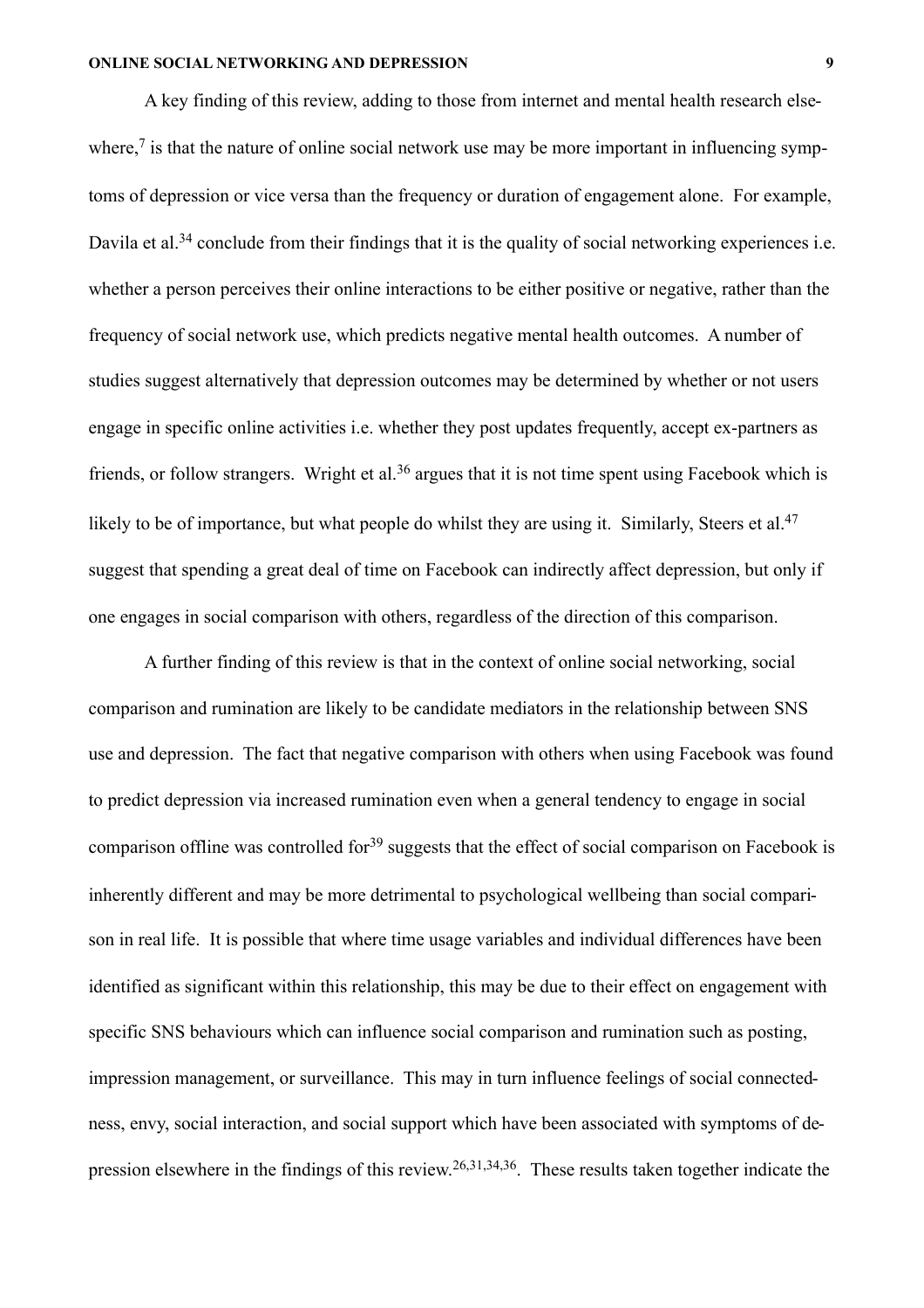possibility that these processes could be cyclical in nature, and that problematic SNS use may result from a combination of some or all of these intervening factors.

The results reviewed here also suggest that the impact of online social networking may be both positive and negative. Banjanin et al.<sup>24</sup> argue that this dual effect may have made it difficult for researchers to establish connections between the two, and suggest furthermore that social networking may be beneficial for mental health if it enhances social support or detrimental if excessive computer mediated communication reduces time for face-to-face interaction. Positive outcomes emerged as significant across a number of studies and findings suggest that for some social networking may act as a resource in managing depression. Park et al.<sup>28</sup> found that people scoring higher on measures of depression were more likely to use a Facebook application to read tips about depression, highlighting potential opportunities for online social networking as a mental health resource or intervention - an idea which is already starting to generate interest in the literature elsewhere.<sup>49</sup> If networks evolve to include more (or less) of these features, then this will no doubt alter the relationship between SNS use and depression. Socially, such opportunities, supported by limited evidence so far, may begin to challenge narratives of online social networking as an inherently dangerous or risky behaviour, although such findings should be taken in context of the wider body of research identified in this review and in the transitionary nature of the field in question.

The exact nature of the influences in this relationship remains unclear, although some suggestions have been posited. In relation to associations between social networking and positive mental health. Afsar<sup>22</sup> suggests that people who are less depressed may have more motivation to engage in internet use and that those who do may be able to develop social support mechanisms. In response to possible gender differences highlighted in their study, Steers et al.<sup>47</sup> favour an evolutionary explanation, suggesting that depression in men may be the result of feelings of inadequacy associated with competitiveness, as men have previously been found to be significantly more likely to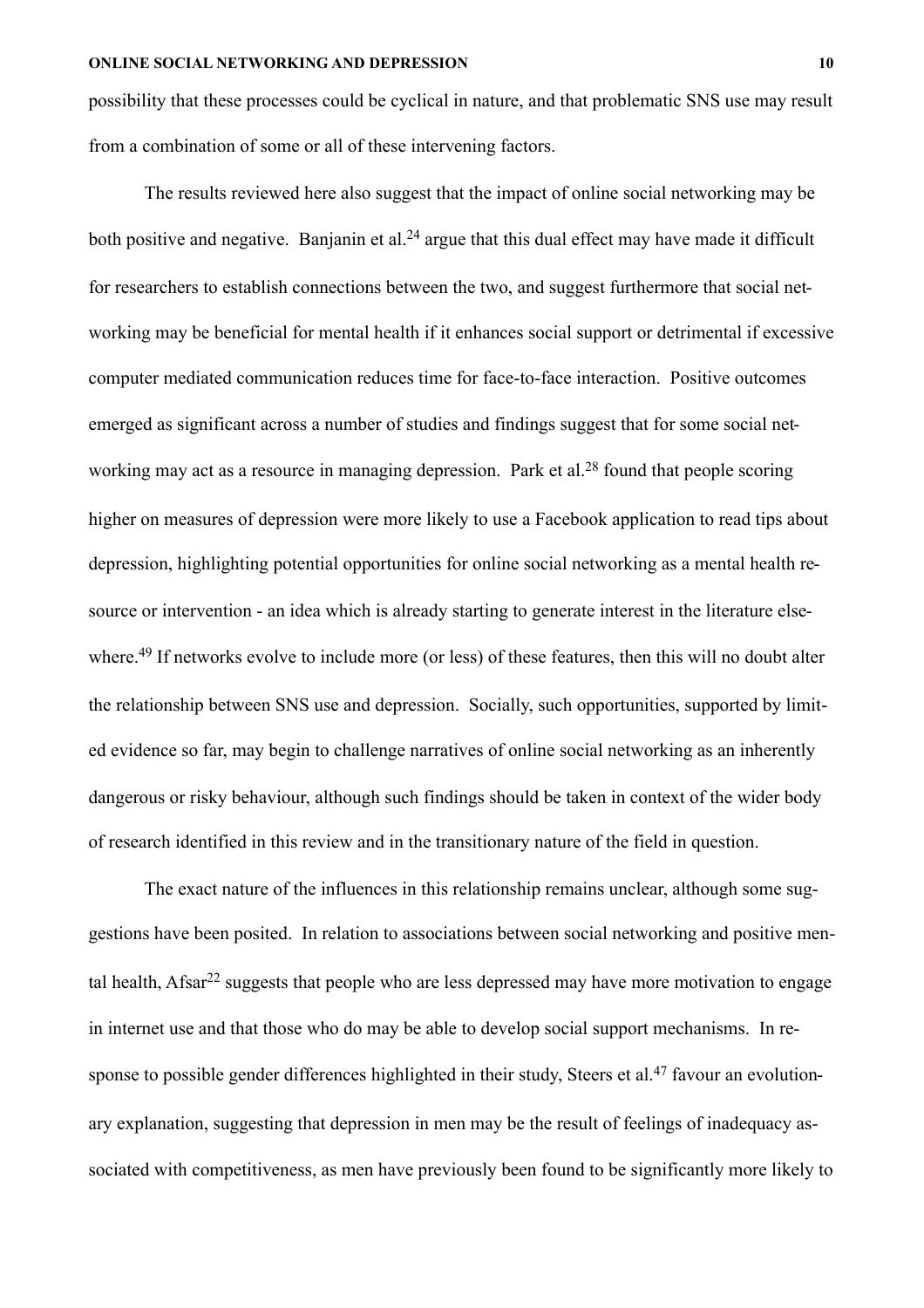use social networking sites for dating purposes than females.<sup>50</sup> Simoncic et al.<sup>35</sup> suggest that the regulated social environment offered by Facebook, which allows users to carefully craft messages, may facilitate some to maintain relationships and promote their positive qualities in an adaptive way. Elsewhere, Facebook use has been found to help students form and maintain social capital<sup>51</sup> and this is a factor previously found to reduce the risks of developing depression.<sup>52</sup> The relationship between online social networking and depression appears to have complex influences and suggestions of a unidirectional causal link are likely to fall down under scrutiny.

The findings of this review may have significant implications when taken in the context of public mental health. It has been suggested that psychologists should be aware of potential problematic relationships with online social networking and how this could impact on mental health.<sup>27</sup> Recent United Kingdom (UK) policy has also emphasised the importance of helping people to achieve better wellbeing and good mental health and of affording people greater ability to recover from mental health problems,<sup>53</sup> therefore an understanding of risk and protective factors and mechanisms explaining the complex relationship between SNS use and depression is important. Furthermore, an increased emphasis has been placed on bringing together evidence and guidance around mental health and wellbeing in children and in promoting wellbeing from a young age,  $54$  a group for whom the impact of technology use is likely to be particularly relevant.

## **Limitations**

Despite the benefits of this review, a number of limitations in the research evidence and review process have been identified. Firstly, a significant challenge was working to an agreed conceptualisation of online social networking. The diversification of technology has led to an increasing variability of online platforms which, whilst sharing characteristics, have significant differences in design and function. This evolution can already be seen in the wide range of features now incorporated into SNSs such as advertising, professional media channels, and news feeds. This diversifi-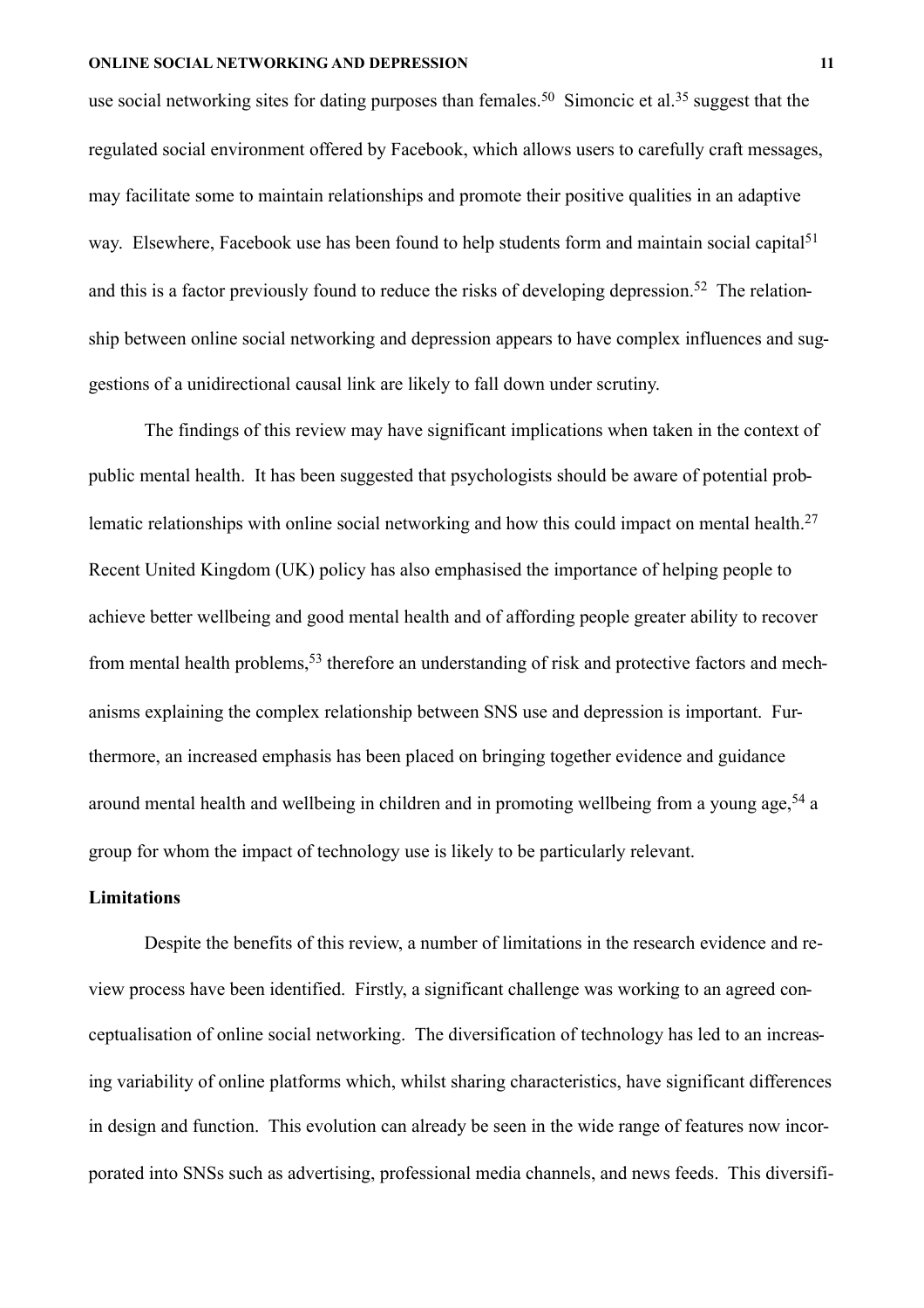cation may already be clouding the way in which we view these sites<sup>55</sup> and may make it increasingly difficult to define and research. Kaplan and Haenlein<sup>56</sup> suggest that the classification of various forms of social media and SNSs is likely to require a systematic categorisation scheme to distinguish them further. However, this may be challenging and compounded further by cultural and geographical variation. This review identified a significant bias towards research into Facebook over other platforms, which, whilst not necessarily surprising given its user-base and media interest, could limit generalisability of findings across platforms. Clearer definitions and classifications of online social networking are likely to help address these issues in the future.

Secondly, whilst some studies have identified a relationship between engagement in online social networking and symptoms of depression, due to the high prevalence of cross-sectional studies, it is not possible to determine causation.<sup>57</sup> This is an important distinction with significant ethical implications, as incorrect causal assumptions could arguably lead to misregulation and dissemination of misinformation with significant repercussions for public health. Furthermore, cross-sectional designs have been criticised for an over-assumption on the idea that variables remain stable over time and for failing to address chronological variability, leading to biased estimates and incorrect inferences,58 therefore further longitudinal and experimental research would be beneficial.

Thirdly, issues were identified in the reporting of research findings. Where lower quality of reporting was identified, less weight can be attributed to authors' conclusions. A primary issue was a lack of reporting in relation to bias across the studies. For example, many studies recruited student populations into their sample; however, little consideration was given to selection bias i.e. whether students who may be depressed or engage in specific online behaviours were more or less likely to take part in research. Similarly, where participants were linked to the organisation conducting the research, for example through their educational or healthcare institution, little consideration was given to the impact that social desirability may have had on some of the responses given.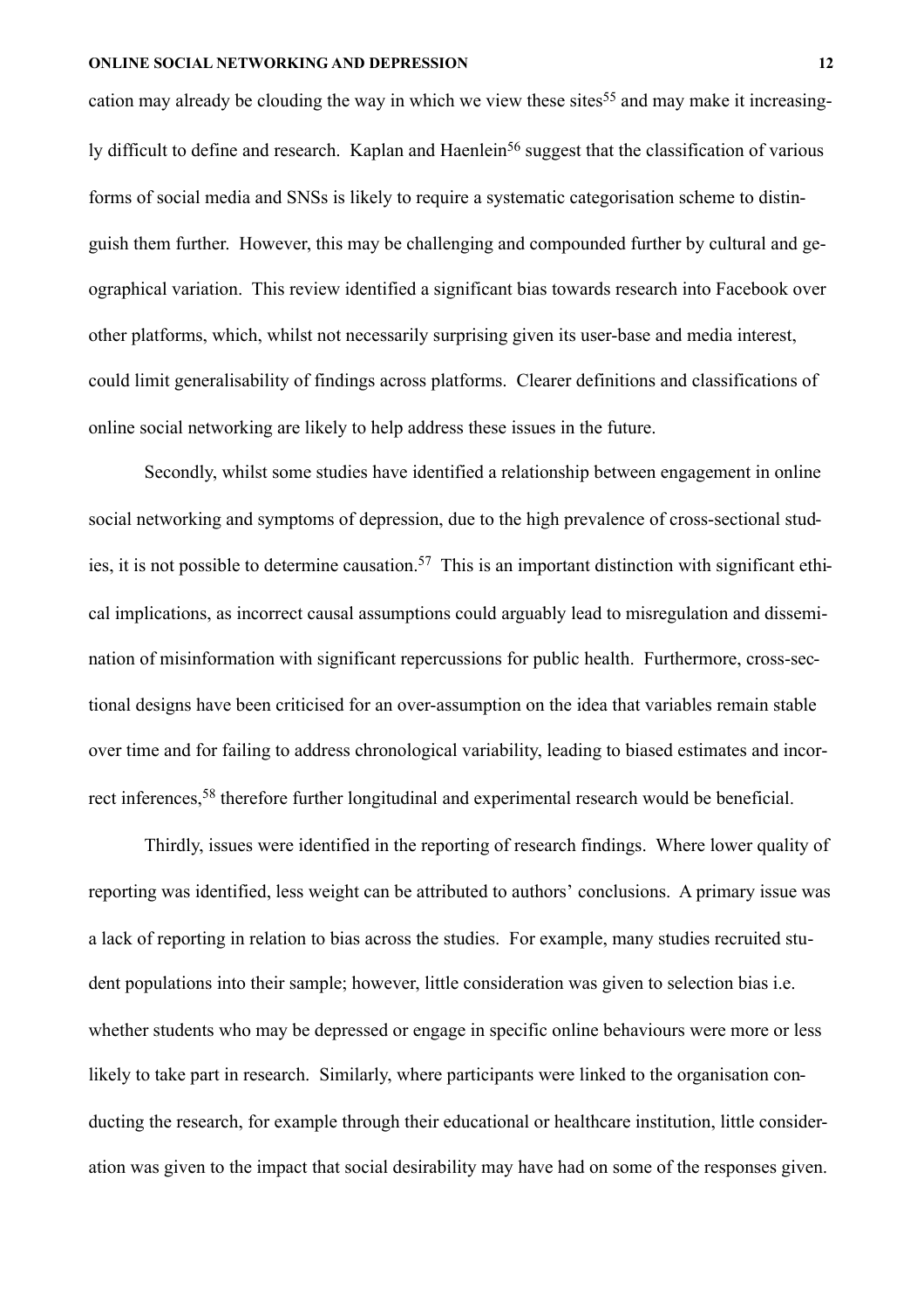Depression was shown to be influenced by a large number of variables and, whilst some studies reported analyses used to control for confounding variables, issues of reporting create difficulties in our ability to assess the validity of findings.<sup>59</sup> Similarly, due to the wide scope of research, findings are potentially representative of and relevant to a wide range of populations. However, due to the cultural heterogeneity of research samples and potential issues of sampling, validity and generalisability should also be treated with caution.

Finally, limitations in the survey methodology used within all of the studies in this review are significant. The use of self-report measures, whilst appropriate research tools in this context, may not produce credible outcomes due to various forms of bias. These include participants' motives, for example for positive self-presentation, acquiescent or reactant responding, constraints on self-knowledge, or inaccuracies resulting from self-deception or memory.<sup>60</sup> Self-report measures may also be sensitive to culture, with participants of Asian heritage potentially responding differently to participants of European heritage,<sup>61</sup> further compromising the reliability of research findings.

#### **Conclusions**

 The field of online behaviour and psychology is ever-evolving and changes in the way in which people use technology for social purposes has important implications for healthcare providers such as psychologists and for public health more widely. It is difficult to overstate the extent to which online social networking has infiltrated the everyday lives of people globally, and to ignore the impact of this behaviour from a clinical and social perspective may be highly detrimental. The aim of this review was to examine and critically appraise the current quantitative research into online social networking and depression to increase our understanding of this relationship, with a view to highlighting possible benefits and risks associated with this behaviour. The evidence suggests that the ways in which people use online social networking and the meanings they make of their interactions are likely to be important determinants of depression, or vice versa. Usage variables such as time, quality, and type of social networking activity, and individual differences includ-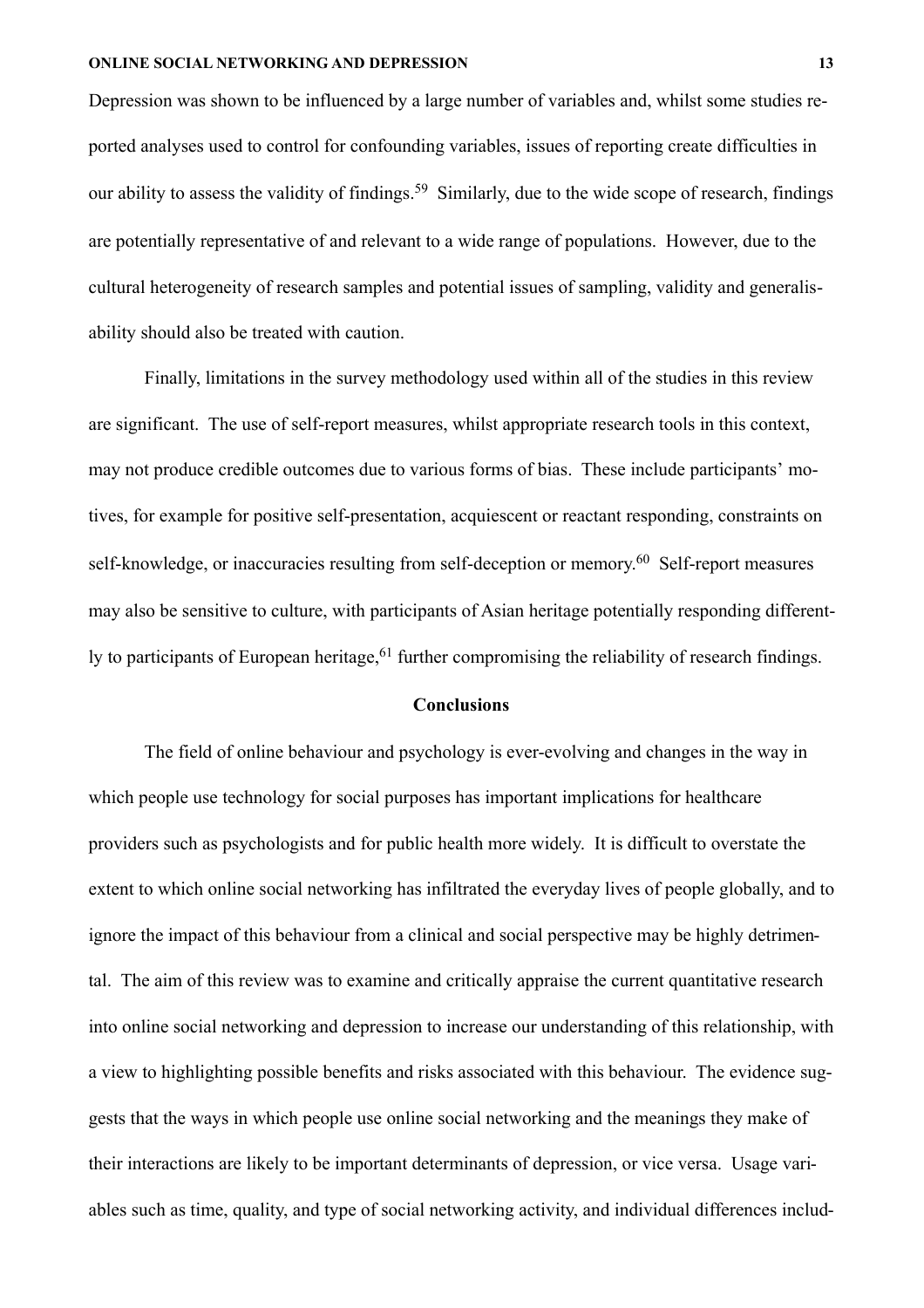ing sex and personality, have been found to influence this relationship. These factors may therefore be important for clinicians to consider in cases where depression or problematic SNS use are indicated. Within this, online behaviours that lead to rumination or social comparison may be particularly important.

Interpretations of the findings of this review and the way in which they are implemented are likely to be influenced by the stance one takes towards the role of technology in wellbeing more generally. Whilst the concept of "Facebook depression'" may be over-simplistic and may fail to take into account the myriad of factors which affect this relationship both positively and negatively, and despite the limitations identified in the research, the findings suggest that for some people online social networking may be associated with increased symptoms of depression whilst for others the activity may be beneficial. This review provides insight into the past years of online social network use. However, as the functionality and nature of SNSs is in constant change, generalisability about the relationship between depression and previous networks such as MySpace to newer networks such as Instagram or Twitter needs further empirical consideration. It is possible that if newer sites differ in the extent to which they facilitate factors found to be important in the relationship between social networking and depression, such as rumination and social comparison versus social support and informational resources, then this may alter the relationship evaluated here. This work should therefore be perpetuated and further research into changing networks which tests mediational and moderational models, isolates the precise nature of this relationship using tighter controls for example through experimental designs - and offers an indication of causal influences through longitudinal methods, would therefore be valuable. A repeat of this review in five years time will also contribute significantly to our understanding of this evolving field and the phenomenon in question.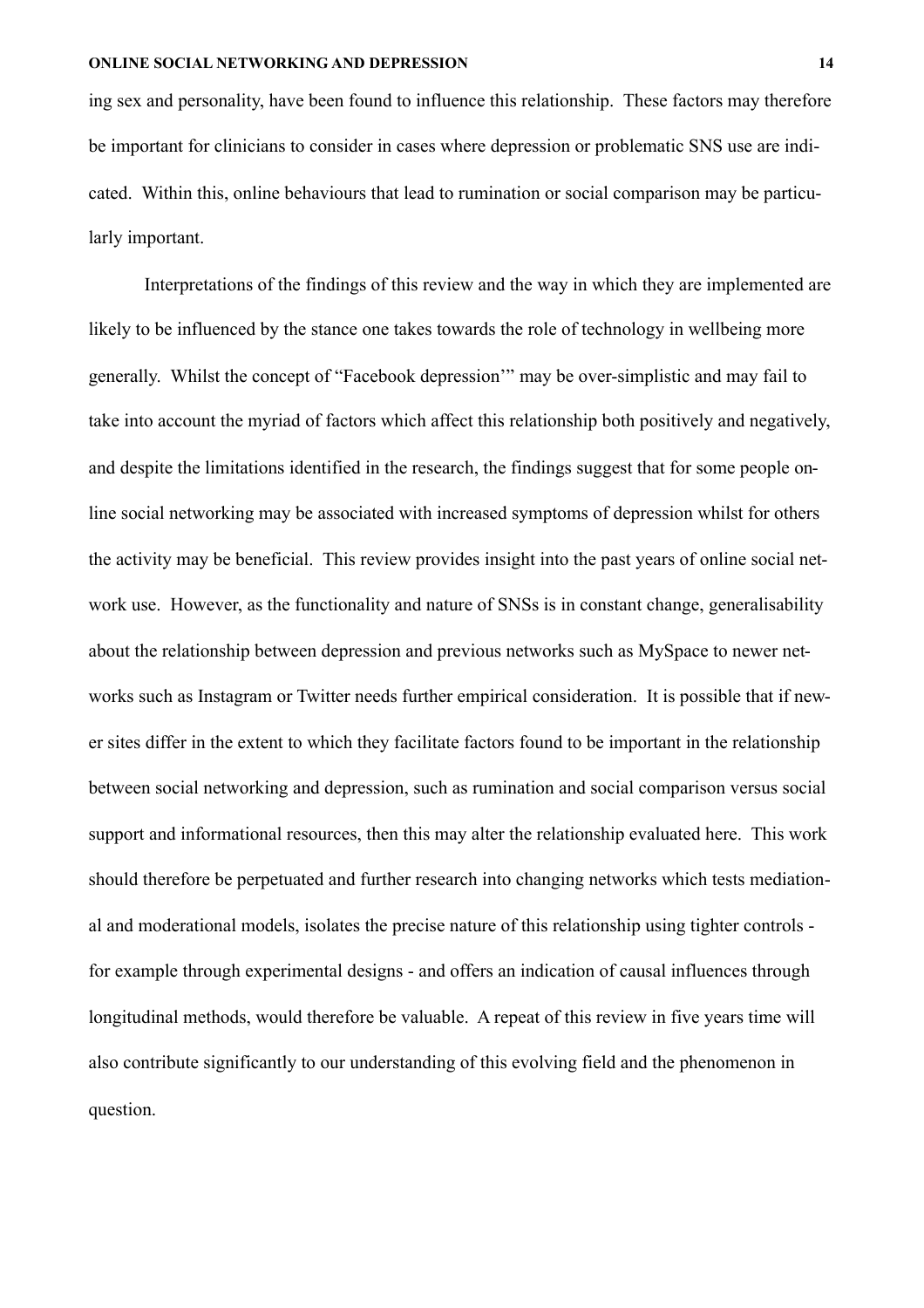# **Acknowledgements**

This research was completed as part of the academic requirements for the Doctorate in Clin-

ical Psychology (DClinPsy) programme at Lancaster University, United Kingdom.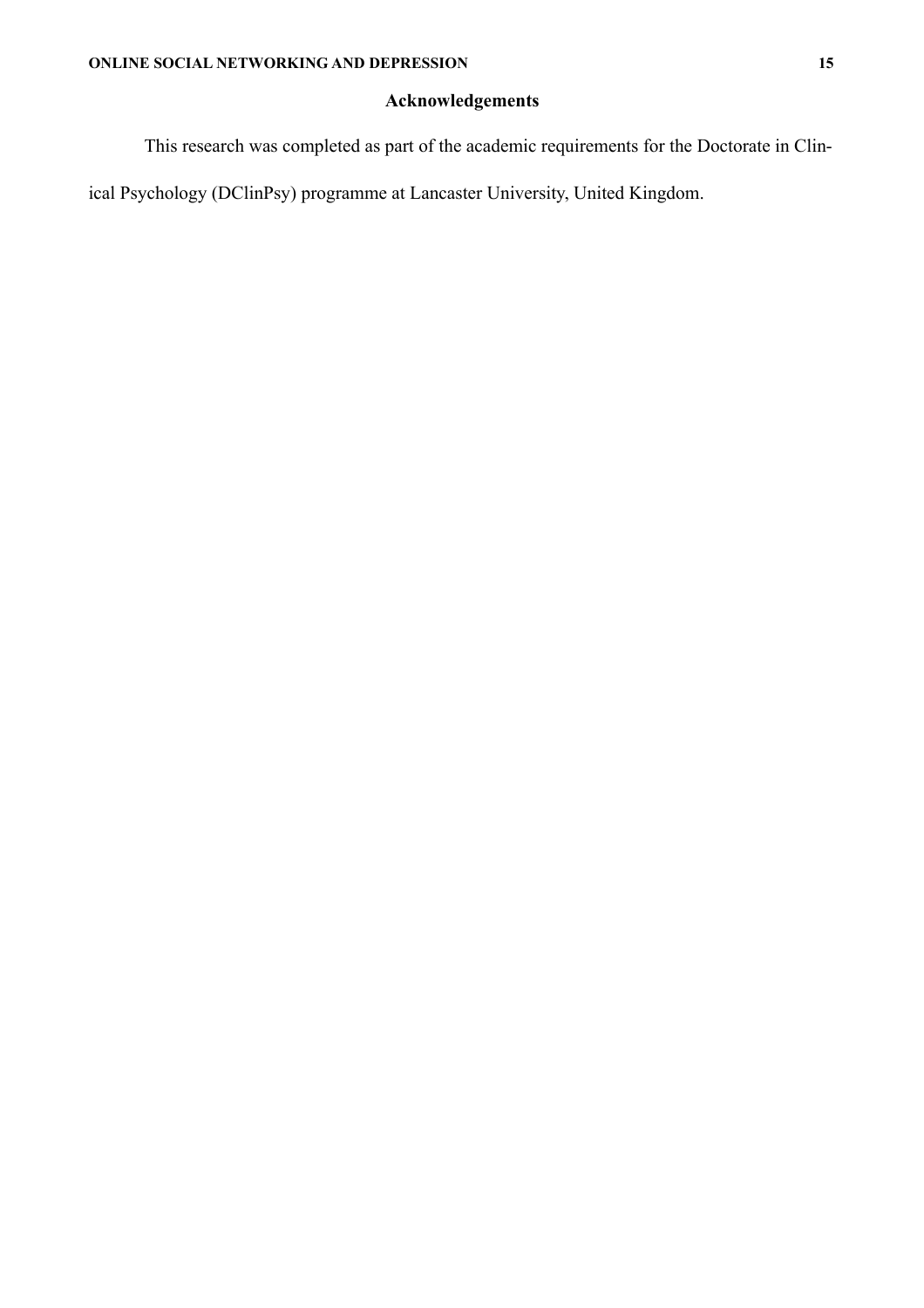# **Author Disclosure Statement**

No competing financial interests exist.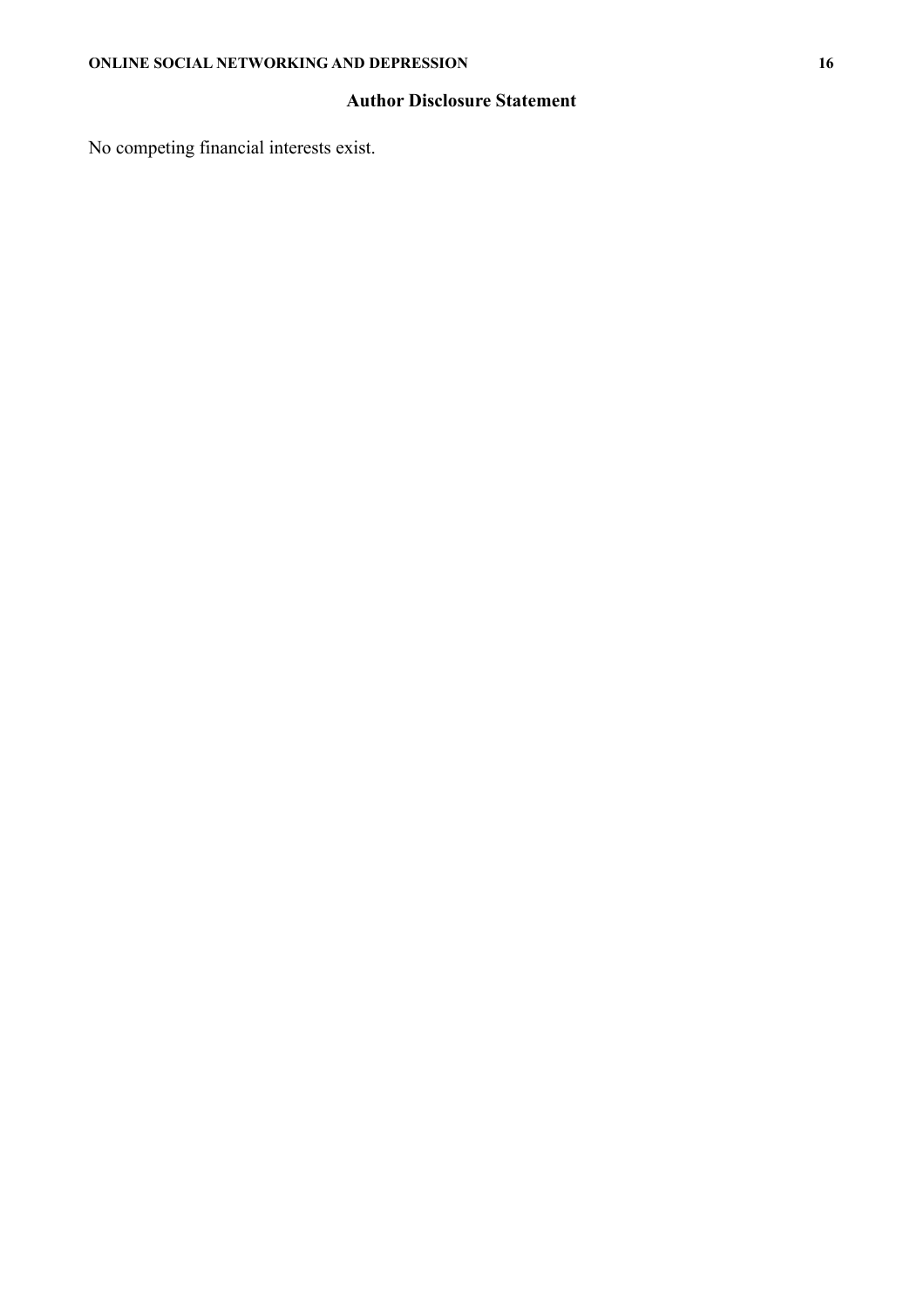#### References

1. Statista. Leading social networks worldwide as of March 2015, ranked by number of active users (in millions). Statista 2015. Retrieved from http://www.statista.com/statistics/272014/global-socialnetworks-ranked-by-number-of-users/

2. Facebook Newsroom. Company info: Stats. Facebook 2015. Retrieved from http://newsroom.fb.com/company-info/

3. Pantic I. Social networking and depression: An emerging issue in behavioural physiology and psychiatric research. Journal of Adolescent Mental Health 2014; 54:745-746.

4. Ceyhan A, Ceyhan E. Loneliness, depression, and computer self-efficacy as predictors of problematic internet use. Cyberpsychology & Behavior 2008; 11:699-701.

5. Kraut R, Patterson M, Lundmark V, Kiesler S, Mukophadhyay T, Scherlis W. Internet paradox: A social technology that reduces social involvement and psychological well-being? American Psychologist 1998; 53:1017-1031.

6. Morrison CM, Gore H. The relationship between excessive internet use and depression: A questionnaire-based study of 1,319 young people and adults. Psychopathology 2009; 43:121-126.

7. Best P, Manktelow R, Taylor B. Online communication, social media and adolescent wellbeing: a systematic narrative review. Children and Youth Services Review 2014; 41:27-36.

8. Pantic I. Online social networking and mental health. Cyberpsychology, Behavior, and Social Networking 2014; 17: 652-657.

9. American Academy of Pediatrics. Clinical report: The impact of social media on children, adolescents, and families. Pediatrics 2011; 127:802.

10. Jelenchick LA, Eikhoff JC, Moreno MA. "Facebook depression?" Social networking site use and depression in older adolescents. Journal of Adolescent Health 2013; 52:128-130.

11. Boyd DM, Ellison NB. Social network sites: Definition, history, and scholarship. Journal of Computer-Mediated Communication 2007; 13:210–230.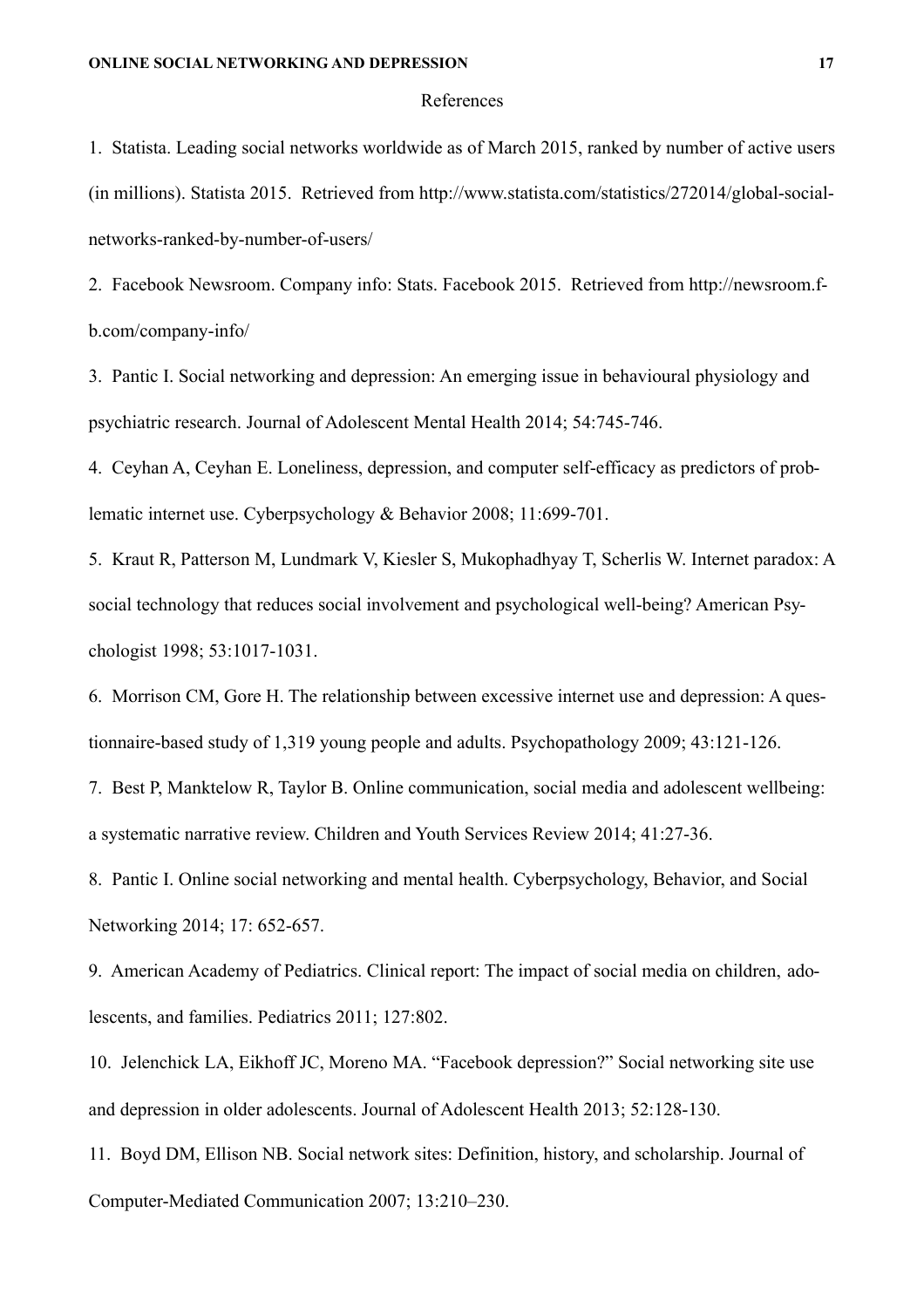12. Omar JA, Wildman S. Social media definition and the governance challenge: An introduction to the special issue. Telecommunications Policy 2015; 39: 745-750.

13. Kuss DJ, Griffiths MD. Online social networking and addiction - A review of the psychological literature. International Journal of Environmental Research in Public Health 2011; 8:3528-3552.

14. Eysenbach G. Medicine 2.0: Social networking, collaboration, participation, apomediation, and openness. Journal of Medical Internet Research 2008; 10.

15. Young K, Rogers RC. The relationship between depression and internet addiction. Cyberpsychology & Behavior 1998; 1:25-28.

16. Gentile DA, Choo H, Liau A, et al. Pathological video game use among youths: A two-year longitudinal study. Pediatrics 2011; 127:319-329.

17. Thomée S, Eklöf M, Gustafsson E, Nilsson R, Hagberg M. Prevalence of perceived stress, symptoms of depression and sleep disturbances in relation to information and communication technology (ICT) use among young adults – an explorative prospective study. Computers in Human Behavior 2007; 23:1300–1321.

18. Thomée S, Härenstam A, Hagberg M. Mobile phone use and stress, sleep disturbances, and symptoms of depression among young adults - a prospective cohort study. BMC Public Health 2011; 11:66-77.

19. von Elm E, Altman DG, Egger, et al. The strengthening the reporting of observational studies in epidemiology (STROBE) statement: Guidelines for reporting observational studies. Journal of Clinical Epidemiology 2008; 61:344-9.

20. Datu JA, Valdez JP, Datu N. Does Facebooking make us sad? Hunting relationship between Facebook use and depression among Filipino adolescents. International Journal of Research Studies in Educational Technology 2012; 1:83-91.

21. Labrague JL. Facebook use and adolescents' emotional states of depression, anxiety, and stress. Health Science Journal 2014; 8:80-89.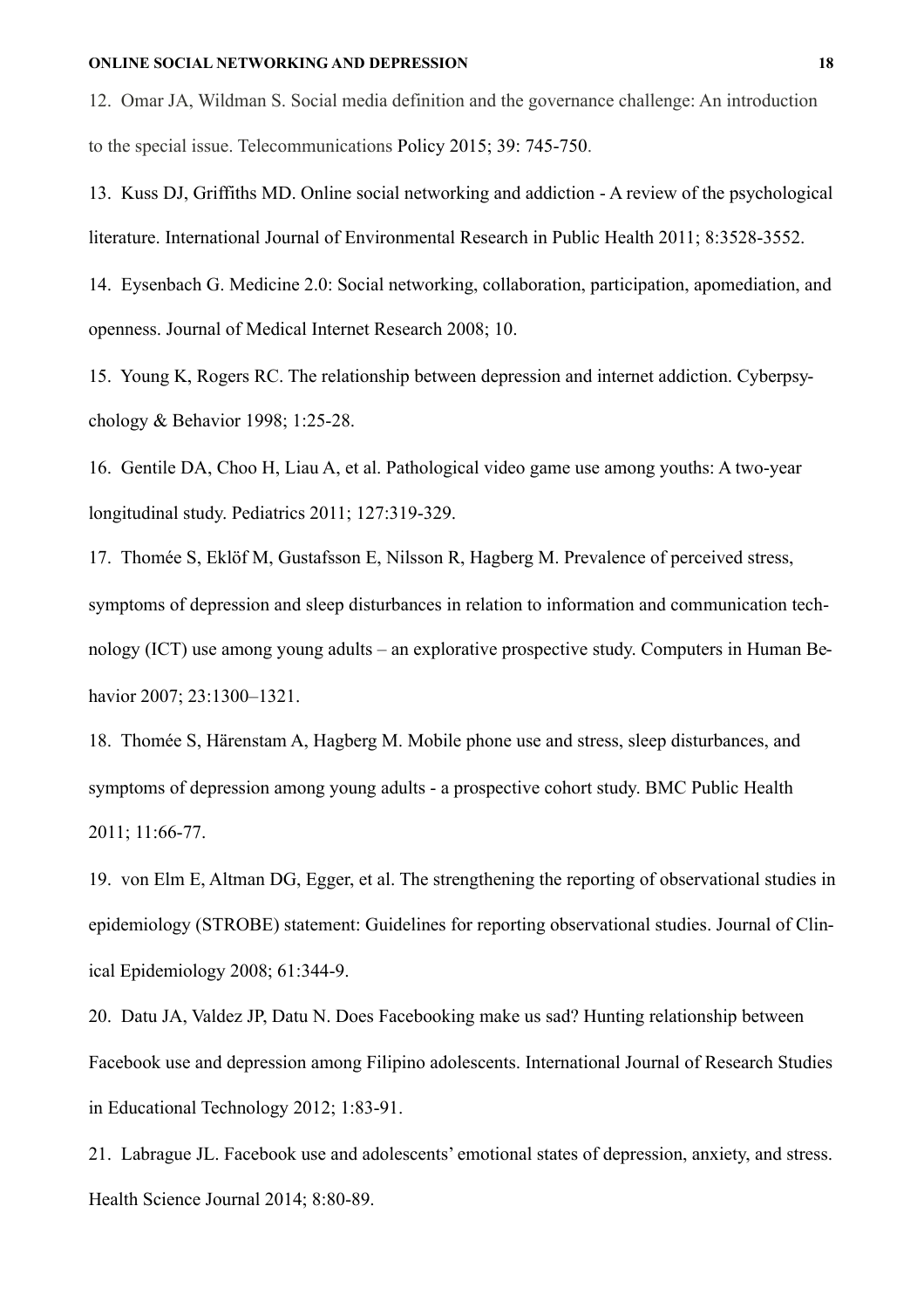22. Afsar B. The relation between internet and social media use and the demographic and clinical parameters, quality of life, depression, cognitive function and sleep quality in hemodialysis patients. General Hospital Psychiatry 2013; 35:625-630.

23. Koc M, Gulyagci S. Facebook addiction among Turkish college students: The role of psychological health, demographic, and usage characteristics. Cyberpsychology, Behavior & Social Networking 2013; 16:279-284.

24. Banjanin N, Banjanin N, Dimitrijevic I, Pantic I. Relationship between internet use and depression: Focus on physiological mood oscillations, social networking and online addictive behaviour. Computers in Human Behaviour 2015; 43:308-312.

25. Pantic I, Damjanovic A, Todorovic J et al. Association between online social networking and depression in high school students: Behavioral physiology viewpoint. Psychiatric Danubina 2012; 24:90-93.

26. Grieve R, Indian M, Witteveen K, Tolan GA, Marrington J. Face-to-face or Facebook: Can social connectedness be derived online? Computers In Human Behaviour 2013; 29:604-609.

27. Giota KG, Kleftaras G. The role of personality and depression in problematic use of social networking sites in Greece. Cyberpsychology: Journal of Psychosocial Research on Cyberspace 2013; 7.

28. Park S, Lee SW, Kwak J, Cha M, Jeong B. Activities on Facebook reveal the depressive state of users. Journal of Medical Internet Research 2013; 15.

29. Błachnio A, Przepiórka A, Pantic I. Internet use, Facebook intrusion, and depression: Results of a cross-sectional study. European Psychiatry 2015; 30:681-684.

30. Andreassen CS, Billieux J, Griffiths MD, et al. The relationship between addictive use of social media and video games and symptoms of psychiatric disorders: A large-scale cross-sectional study. Psychology Of Addictive Behaviors 2016; 30:252-262.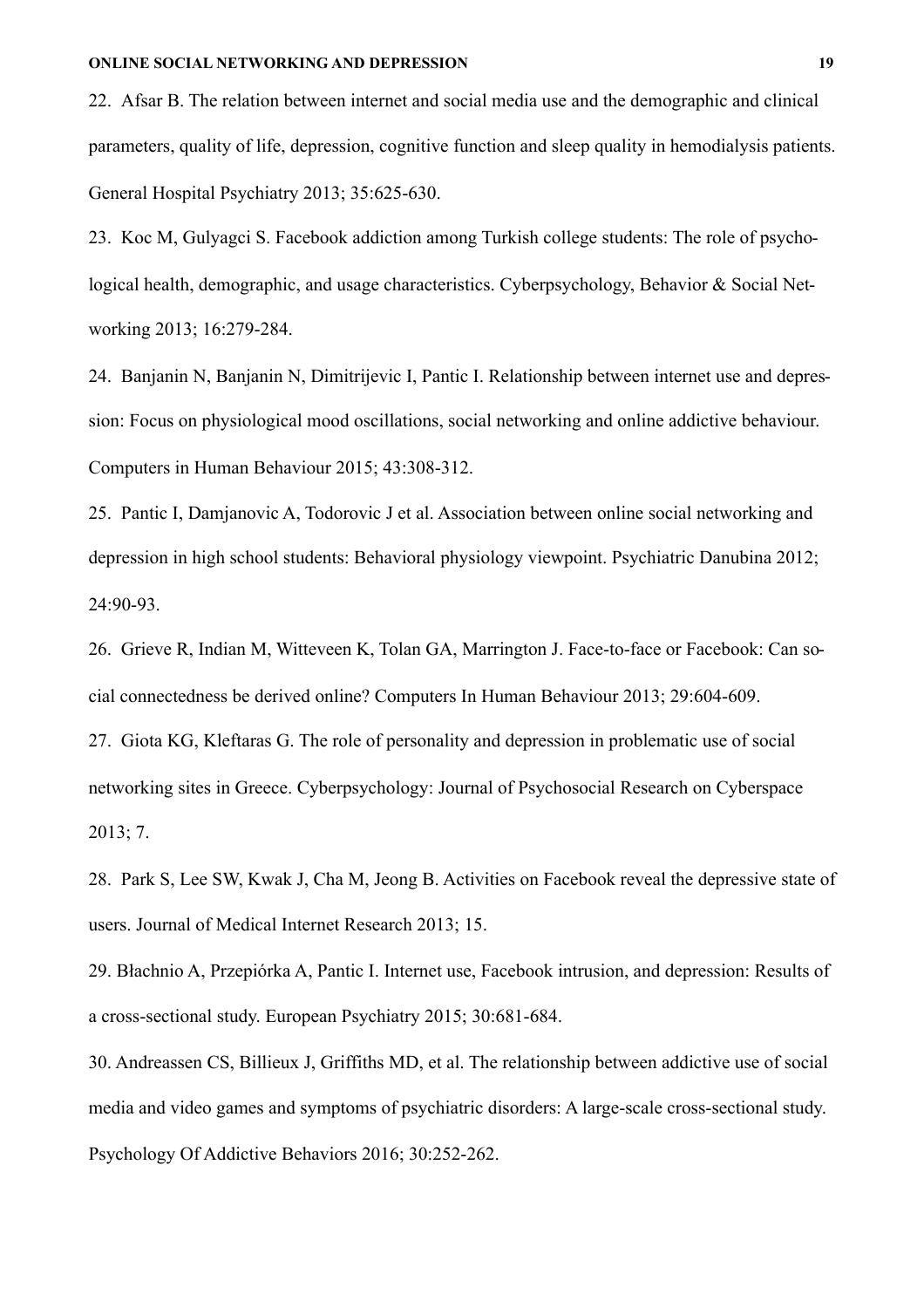31. Tandoc Jr, EC, Ferucci P, Duffy M. Facebook use, envy, and depression among college students: Is facebooking depressing? Computers in Human Behaviour 2015; 43:1-146.

32. Rosen LD, Whaling K, Rab S, Carrier LM, Cheever NA. Is Facebook creating "iDisorders"? The link between clinical symptoms of psychiatric disorders and technology use, attitudes and anxiety. Computers in Human Behaviour 2013; 29:1243-1254.

33. Masedu F, Mazza M, Di Giovanni C et al. Facebook, quality of life, and mental health outcomes in post-disaster urban environments: The l'aquila earthquake experience. Frontiers In Public Health 2014; 2286.

34. Davila J, Hershenberg R, Feinstein BA, Gorman K, Bhatia V, Starr LR. Frequency and quality of social networking among young adults: Associations with depressive symptoms, rumination, and corumination. Psychology of Popular Media Culture 2012; 1:72-86./Feinstein BA, Bhatia V, Hershenberg R, Davila J. Another venue for problematic interpersonal behavior: The effects of depressive and anxious symptoms on social networking experiences. Journal of Social and Clinical Psychology 2012; 31:356-382.

35. Simoncic TE, Kuhlman KR, Vargas I, Houchins S, Lopez-Duran NL. Facebook use and depressive symptomatology: Investigating the role of neuroticism and extraversion in youth. Computers in Human Behaviour 2014; 40.

36. Wright KB, Rosenberg J, Egbert N, Ploeger NA, Bernard DR, King S. Communication competence, social support, and depression among college students: A model of Facebook and face-to-face support network influence. Journal of Health Communication 2013; 18:41-57.

37. Lin LY, Shensa A, Colditz J, et al. Associations between social media use and depressive symptoms among us young adults. Journal of General Internal Medicine 2015; 30:107.

38. Morin-Major JK, Marin M, Durand N, Wan N, Juster R, Lupien, SJ. Facebook behaviors associated with diurnal cortisol in adolescents: Is befriending stressful?. Psychoneuroendocrinology 2016; 63:238-246.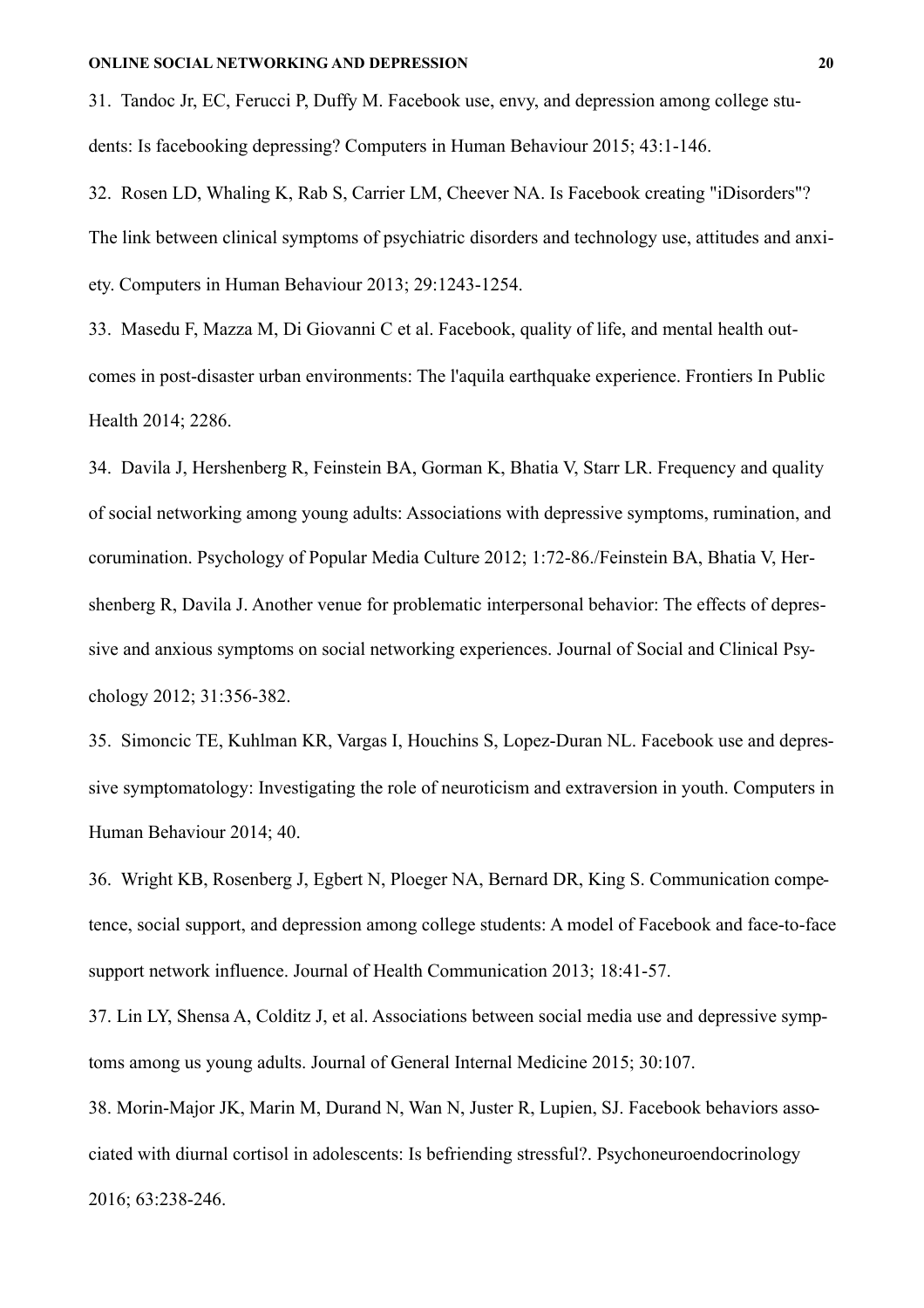39. Feinstein BA, Hershenberg R, Bhatia V, Latack JA, Meuwly N, Davila J. Negative social comparison on Facebook and depressive symptoms: Rumination as a mechanism. Psychology of Popular Media Culture 2013; 2:161-170.

40. Moberg FB, Anestis, MD. A preliminary examination of the relationship between social networking interactions, internet use, and thwarted belongingness. Crisis: The Journal Of Crisis Intervention And Suicide Prevention 2015; 36:187-193.

41. Lup K, Trub L, Rosenthal L. Instagram #instasad?: Exploring associations among Instagram use, depressive symptoms, negative social comparison, and strangers followed. Cyberpsychology, Behavior And Social Networking 2015; 18:247-252.

42. Wegmann E, Stodt B, Brand M. Addictive use of social networking sites can be explained by the interaction of internet use expectancies, internet literacy, and psychopathological symptoms. Journal of Behavioral Addictions 2015; 4:155-162.

43. Hanprathet N, Manwong M, Khumsri J, Yingyeun R, Phanasathit M. Facebook addiction and its relationship with mental health among Thai high school students. Journal Of The Medical Association Of Thailand = Chotmaihet Thangphaet 2015; 98:81-90.

44. Błachnio A, Przepiórka A, Pantic I. Internet use, Facebook intrusion, and depression: Results of a cross-sectional study. European Psychiatry 2015; 30:681-684.

45. Tsai C, Shen P, Chiang Y. Meeting ex-partners on Facebook: users' anxiety and severity of depression. Behaviour & Information Technology 2015; 34:668-677.

46. Shaw AM., Timpano KR, Tran TB, Joormann, J. Correlates of Facebook usage patterns: The relationship between passive Facebook use, social anxiety symptoms, and brooding. Computers in Human Behaviour 2015; 48:575-580.

47. Steers MN, Wickham RE, Acitelli, LK. Seeing everyone else's highlight reels: How Facebook usage is linked to depressive symptoms. Journal of Social and Clinical Psychology 2014;

33:701-731.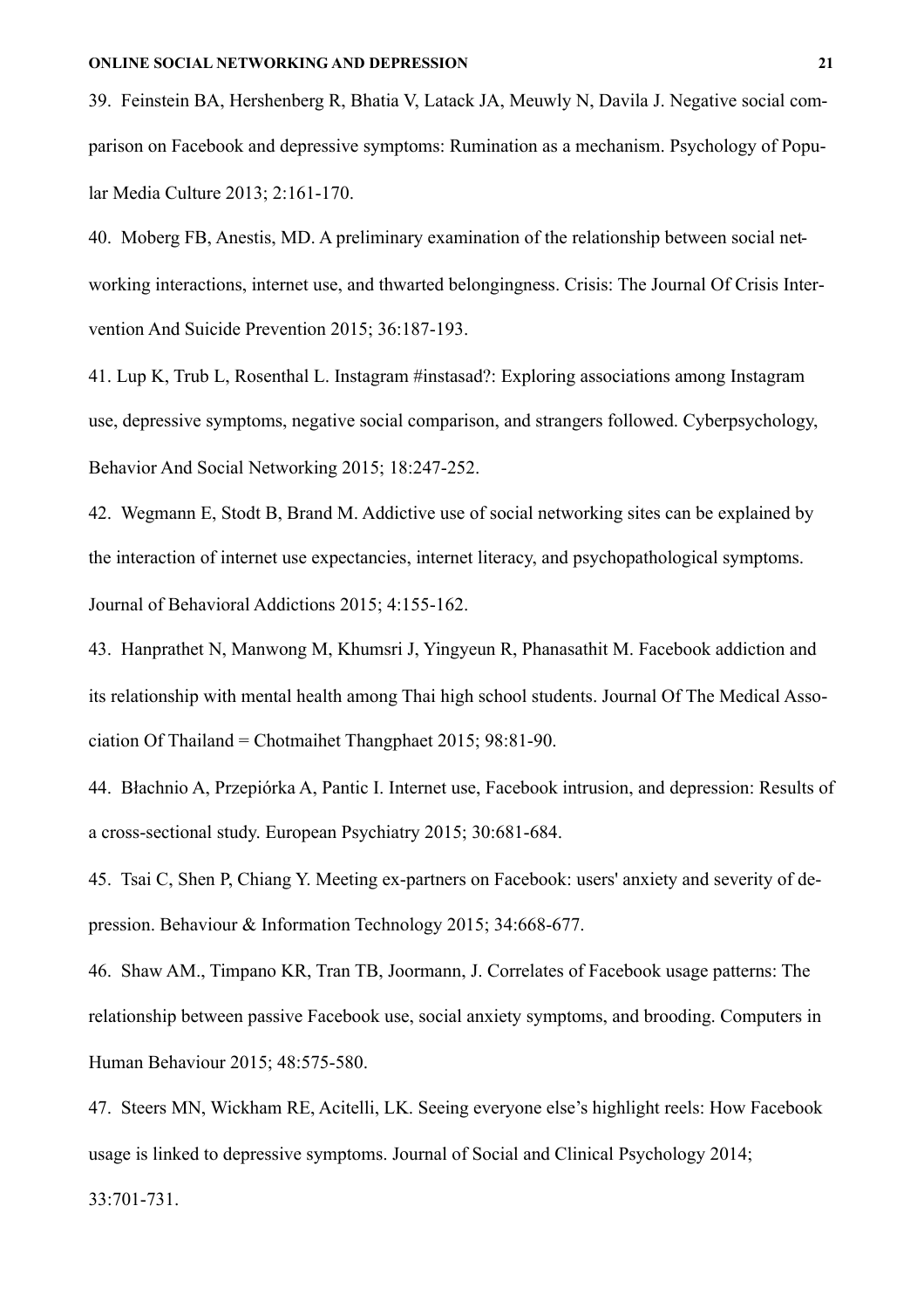48. Locatelli SM, Kluwe K, Bryant FB. Facebook use and the tendency to ruminate among college students: Testing mediational hypotheses. Journal of Educational Computing Research 2012; 377-394.

49. Rice SM, Goodall J, Hetrick SE et al. Online and social networking interventions for the treatment of depression in young people: A systematic review. Journal of Medical Internet Research 2-14; 16:190-200.

50. Raacke J, Bonds-Raacke J. MySpace and Facebook: Applying the uses and gratifications theory to exploring friend networking sites. Cyberpsychology & Behavior 2008; 11:169-174.

51. Ellison NB, Steinfield C, Lampe C. The benefits of Facebook "friends:" Social capital and college students' use of online social network sites. Journal of Computer-Mediated Communication 2007; 12:1143-1168.

52. Fujiwara T, Kawachi I. A prospective study of individual-level social capital and major depression in the United States. Journal of Epidemiological Community Health 2008; 62:627-633.

53. HM Government/Department of Health. (2011) *No health without mental health: A cross-government mental health outcomes strategy for people of all ages*. London: Department of Health.

54. Department of Health. (2014) *Closing the gap: Priorities for essential change in mental health*. London: Department of Health.

55. Kwak H, Lee C, Park H, Moon S. What is Twitter, a social network or a news media? Proceedings of the 19th International Conference on World Wide Web 2010; 591-600.

56. Kaplan AM, Haenlein M. Users of the world, unite! The challenges and opportunities of social media. Business Horizons 2010; 53:59–68.

57. Levin K. Study design III: Cross sectional studies. Evidence-Based Dentistry 2006; 7:24–25.

58. Bowen HP, Wiersema MF. Matching method to paradigm in strategy research: Limitations of cross-sectional analysis and some methodological alternatives. Strategic Management Journal 1999; 20:625-636.